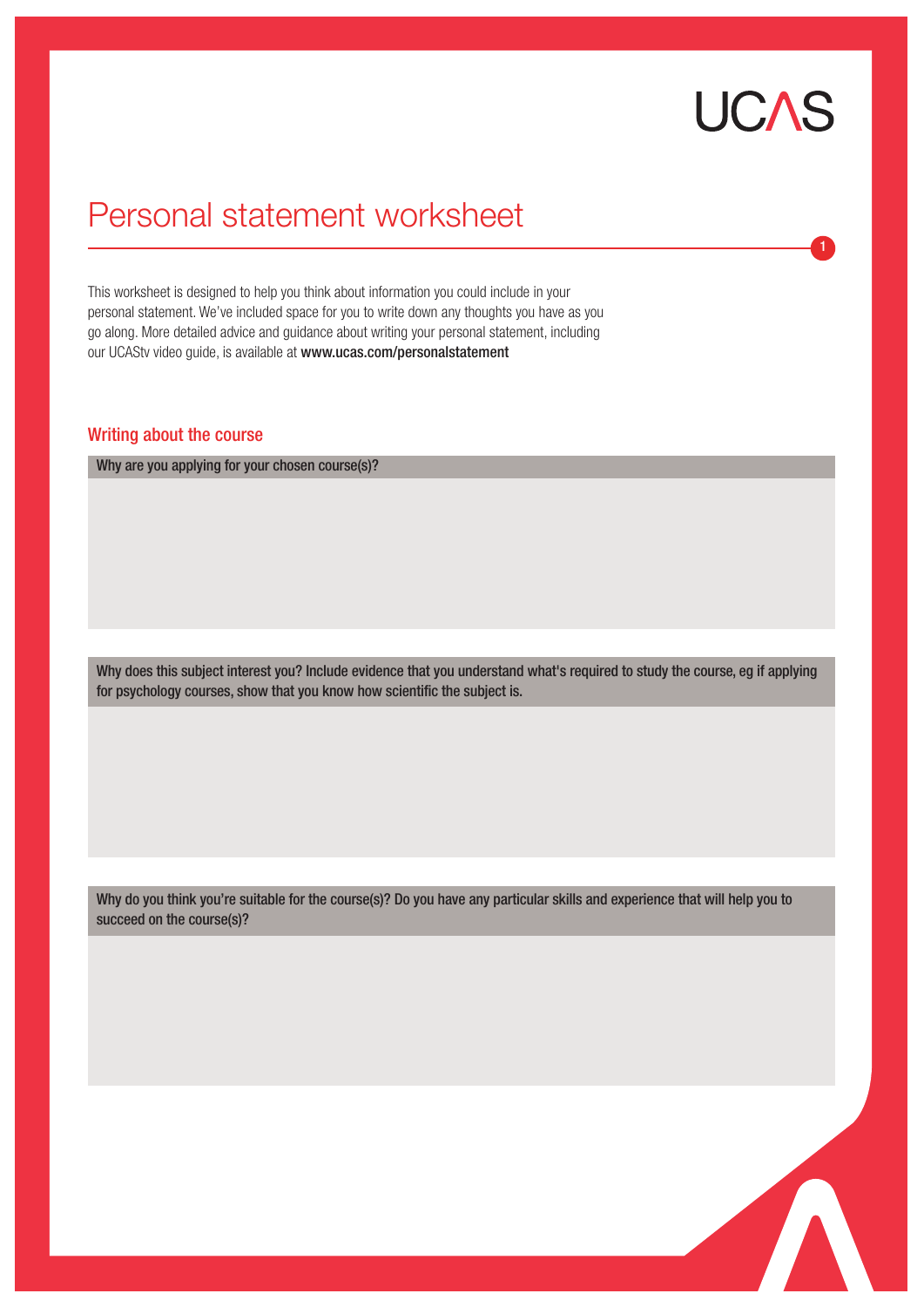# **UCAS**

2

## Personal statement worksheet

Do your current or previous studies relate to the course(s) that you have chosen, if so how?

Have you taken part in any other activities that demonstrate your interest in the course(s)?

### Skills and achievements

Universities like to know the skills you have that will help you on the course, or generally with life at university, like any accredited or non-accredited achievements. Write these down here. Examples can be found at **www.ucas.com/personalstatementskills**

Also think about any other achievements you're proud of, positions of responsibility that you hold or have held both in and out of school, and attributes that make you interesting, special or unique.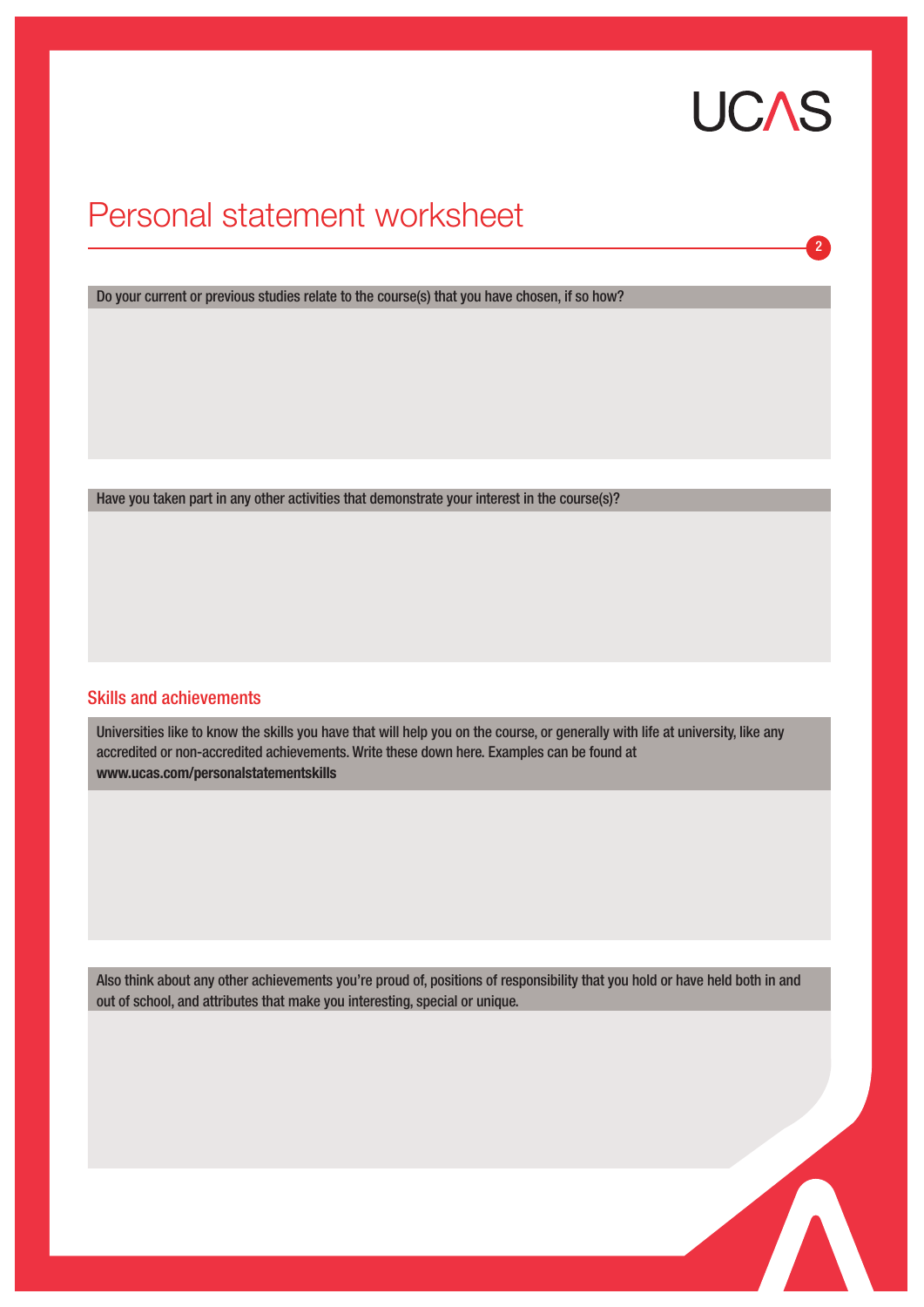# **UCAS**

3

# Personal statement worksheet

#### Hobbies and interests

Make a list of your hobbies, interests and social activities. Then think about how they demonstrate your personality, skills and abilities. Try to link them to the skills and experience required for your course(s).

#### Work experience

Include details of jobs, placements, work experience or voluntary work, particularly if it's relevant to your chosen course(s). Try to link any experience to skills or qualities related to the course.

### Mature students

Explain what you've been doing since leaving education, and provide additional evidence to support your application. If you're not in full-time education, you should give details of any relevant work experience, paid or unpaid, and information about your current or previous employment.